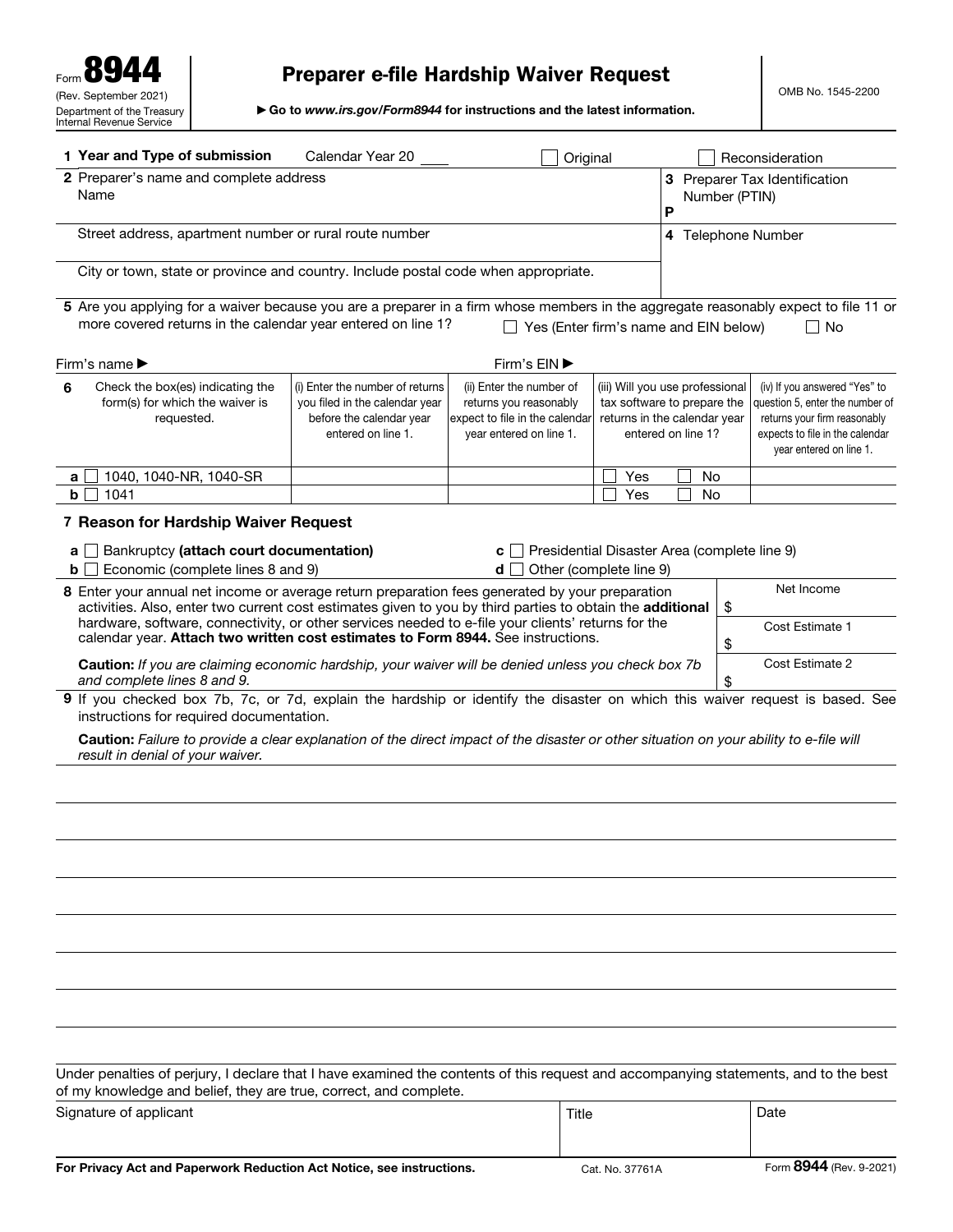# General Instructions

Section and subtitle A references are to the Internal Revenue Code unless otherwise noted.

#### Future Developments

For the latest information about developments related to Form 8944 and its instructions, such as legislation enacted after they were published, go to *www.irs.gov/Form8944.*

# What's New

Form 1040-SR. Form 1040-SR, U.S. Tax Return for Seniors, has been added to the list of forms on line 6a for which a specified tax return preparer can request a hardship waiver from the requirements to file electronically.

Areas without internet access. Specified tax return preparers located in areas without internet access can use Form 8944 to request a hardship waiver from the requirement to electronically file returns of income tax by checking box 7d and providing an explanation of the hardship on line 9. See the instructions for lines 7d and 9, later.

# Purpose of Form

Specified tax return preparers use Form 8944 to request an undue hardship waiver from the section 6011(e)(3) requirement to electronically file returns of income tax imposed by subtitle A on individuals, estates, and trusts. Unless the IRS approves an applicant's Form 8944 hardship waiver request or some other exception applies (see the instructions for Form 8948, Preparer Explanation for Not Filing Electronically), any covered return prepared by a specified tax return preparer must be filed electronically if the return is filed by the specified tax return preparer. For more information on who is considered a specified tax return preparer, and the returns to which this requirement applies, see *Specified Tax Return Preparer* and *Covered Returns* below.

There are certain administrative exemptions to the e-file requirement. These exemptions are not the same as, and are separate from, a hardship waiver. If the covered returns you are preparing for a taxpayer meet the criteria for an administrative exemption, or you are a specified tax return preparer who meets the criteria for an administrative exemption, do not use Form 8944. Instead, use Form 8948. See Notice 2011-26, 2011-17 I.R.B. 720, as modified by Notice 2020-70, 2020-43 I.R.B. 913, and the instructions for Form 8948 for more information.

# Specified Tax Return Preparer

A specified tax return preparer is a tax return preparer, as defined in section 7701(a)(36) and Regulations section 301.7701-15, who is a preparer of covered returns and who reasonably expects (if the preparer is a member of a firm, the firm's members in the aggregate reasonably expect) to file 11 or more covered returns during a calendar year.

Aggregate filing of returns. For the e-file requirement, "aggregate" means the total number of covered returns that are reasonably expected to be filed by the firm as a whole. For example, if a firm has two preparers and each preparer in the firm reasonably expects to prepare and file six covered returns, the aggregate for the firm equals 12 covered returns, and each preparer is a specified tax return preparer.

#### Covered Returns

Covered returns include any return of tax imposed by subtitle A on individuals, estates, or trusts. A waiver is not needed for any other return that is not accepted electronically by the IRS or the IRS has instructed taxpayers not to file electronically.

#### When a Return Is Considered Filed by Preparer

For the e-file requirement, a return is considered filed by a preparer if the preparer or any member, employee, or agent of the preparer or the preparer's firm submits the tax return to the IRS on the taxpayer's behalf, either electronically or in paper format. For example, the act of submitting includes having the preparer or a member of the preparer's firm drop the return in a mailbox for the taxpayer. Acts such as providing filing or delivery instructions, an addressed envelope, postage estimates, stamps, or similar acts designed to assist the taxpayer in the taxpayer's efforts to correctly mail or otherwise deliver a paper return to the IRS do not constitute filing by the preparer as long as the taxpayer actually mails or otherwise delivers the return to the IRS.

# Who May File

If you are a specified tax return preparer who is required to file individual, estate, or trust tax returns electronically, and filing these returns electronically would be a hardship, use this form to request a waiver. After evaluating your request, the IRS will notify you in writing whether your request was approved or denied.

#### When To File

Hardship waiver requests must be submitted from October 1 through February 15. For example, if you were requesting a waiver for calendar year 2022, the request must be submitted between October 1, 2021, and February 15, 2022 (for 2021 tax returns). If any due date falls on a Saturday, Sunday, or legal holiday, you may submit Form 8944 on the next business day. If we receive Form 8944 after the due date, we will treat Form 8944 as being submitted on time if the envelope containing Form 8944 is properly addressed, contains sufficient postage, and is postmarked by the U.S. Postal Service on or before the due date, or sent by an IRS-designated private delivery service on or before the due date.

Any request submitted after the requested date will only be reviewed under limited circumstances. Generally, the delay in submission must be due to unusual or unforeseen, and unavoidable circumstances. If you are submitting Form 8944 after the required date, attach a statement to the form explaining the reason(s) why it is being submitted late.

# Where To File

Mail the completed Form 8944 and any required attachments to:

Internal Revenue Service 310 Lowell Street Stop 983 Andover, MA 01810

Allow 4–6 weeks to receive notification of approval or denial of your waiver request.

# Approval of Waiver

If your waiver is approved, you should document your waiver reference number and approval letter date on line 2 of Form 8948. This should be done for each covered return you file on paper. See Form 8948 for more information.

#### Denial of Waiver

If your waiver is denied, you must file a properly completed Form 8948 with any paper return you prepare and file.

#### Telephone Help

If you have a question about completing this form, or if you need to check on the status of a hardship waiver request that you have filed, call the IRS at 866-255-0654.

# Specific Instructions

Line 1. Enter the calendar year for which you are requesting a hardship waiver. Indicate the type of submission by checking the "Original" or "Reconsideration" box. An original submission is your first request for a hardship waiver for the calendar year entered on this line. A reconsideration is when you are submitting additional information to the IRS that you feel may overturn the denial of an originally submitted request.

Line 2. Enter your name and complete address.

Line 3. You are required to enter all eight digits of your PTIN on line 3. Do not file Form 8944 until after you have received your PTIN. If you have not yet started the PTIN application process, go to the *www.irs.gov/PTIN* to apply for a PTIN.

Line 4. Enter the telephone number where we can contact you if we have questions about your hardship waiver request.

Line 5. If you are a tax return preparer in a firm and the members of the firm in the aggregate reasonably expect to file 11 or more covered returns during the calendar year for which you are requesting a hardship waiver, check the "Yes" box and enter your firm's name and EIN. If you are a tax return preparer who is not a member of a firm, check the "No" box.